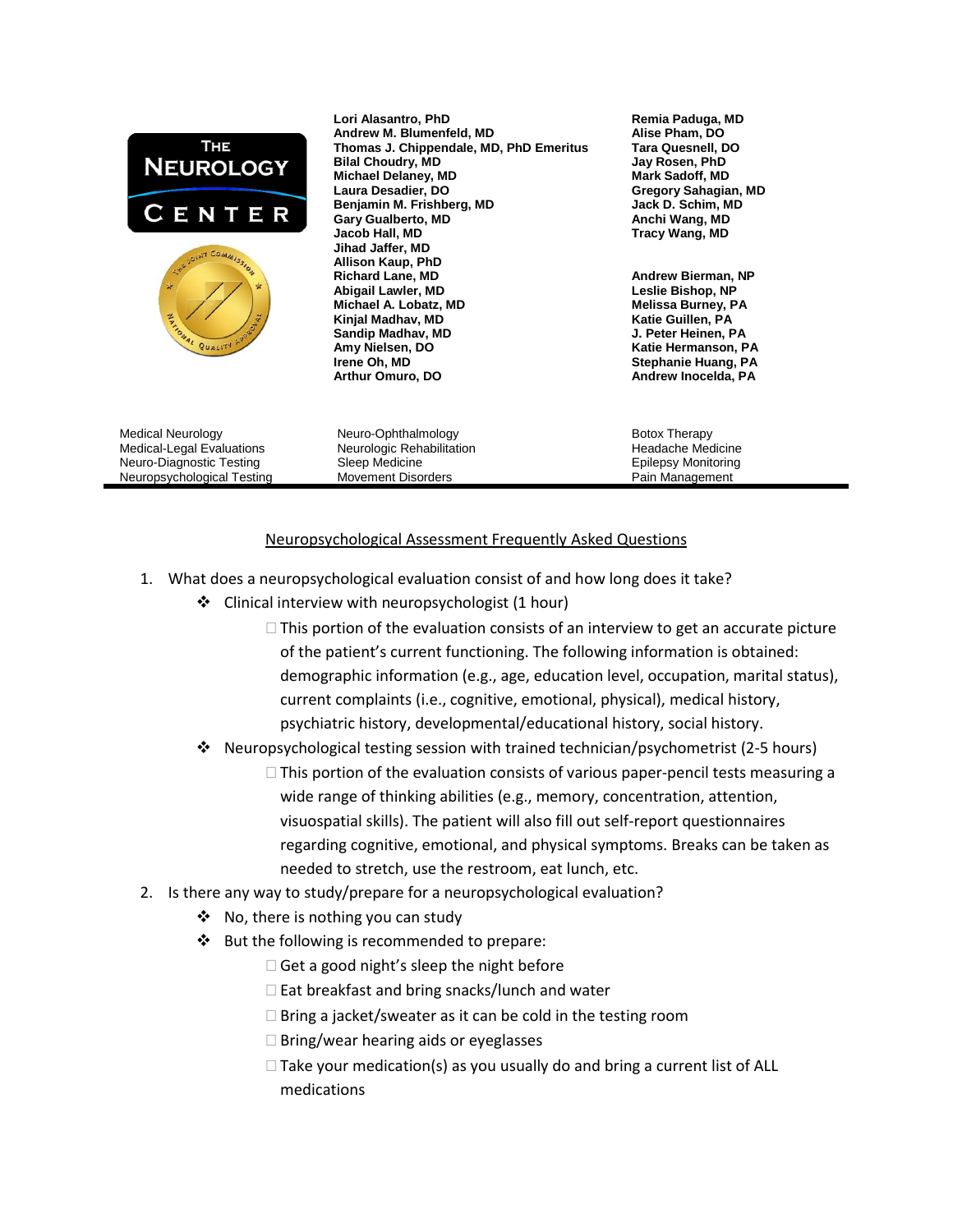- □ Bring insurance card and picture ID
- $\Box$  Provide records of previous neurodiagnostic testing (e.g., brain scans such as CT or MRI scans) and/or results from previous neuropsychological evaluations if completed at another hospital or institution
- $\Box$  If the patient has difficulty providing information about their history, it is helpful for a family member, spouse, or friend to accompany them
- 3. Is there anything that would occlude me from being eligible for neuropsychological testing?
	- We are able to test individuals who are proficient or better in English, Spanish, Mandarin
	- $\cdot \cdot$  It is the goal of the neuropsychologist to get the best possible picture of the patient's current functioning. The following may interfere with a patient's ability to put forth adequate effort:
		- $\square$  Excessively tired or fatigued
		- $\Box$  Greater than usual levels of pain and fatigue
		- $\Box$  Not motivated to put forth their best effort
		- $\Box$  Greater than usual sadness and anxiety, significant instability in mood
		- $\Box$  Recent use of illicit substances and alcohol, 30 to 60 days of sobriety is ideal
		- $\Box$  Active infection (e.g., bladder infection) or contagious illness (e.g., cold, virus)
- 4. Will I find out the results of my neuropsychological evaluation?
	- $\cdot \cdot$  Yes. Typically, a feedback session (45 minutes) is scheduled for 2-4 weeks after you have completed the testing to review all results with the neuropsychologist.
	- However, you can also meet directly with your referring doctor for *basic* conclusions about the evaluation (e.g., diagnosis).
- 5. Why am I being referred for neuropsychological testing?
	- Your Primary Care Provider or Neurologist likely referred you for testing as part of your larger medical/neurological work-up.
	- Neuropsychological testing can provide the following information:
		- $\Box$  Assist in differential diagnosis (e.g., to determine whether neurocognitive changes are associated with psychiatric vs neurological processes)
		- $\Box$  Assist with evaluation before and after neurosurgical or pain procedures (e.g., deep brain stimulation)
		- $\Box$  Provide a baseline against which subsequent evaluations can be compared
		- $\Box$  Provide a characterization of neurocognitive strengths and weaknesses
		- $\Box$  Provide recommendations for rehabilitation or other treatments
		- $\Box$  Provide recommendations regarding level of supervision needed to maintain safety in the home and community
		- $\Box$  Provide recommendations regarding returning to work or school
- 6. What will the results mean?
	- $\div$  The neuropsychological evaluation will tell you and your physician whether problems with memory, concentration and other neurocognitive abilities are normal for age or